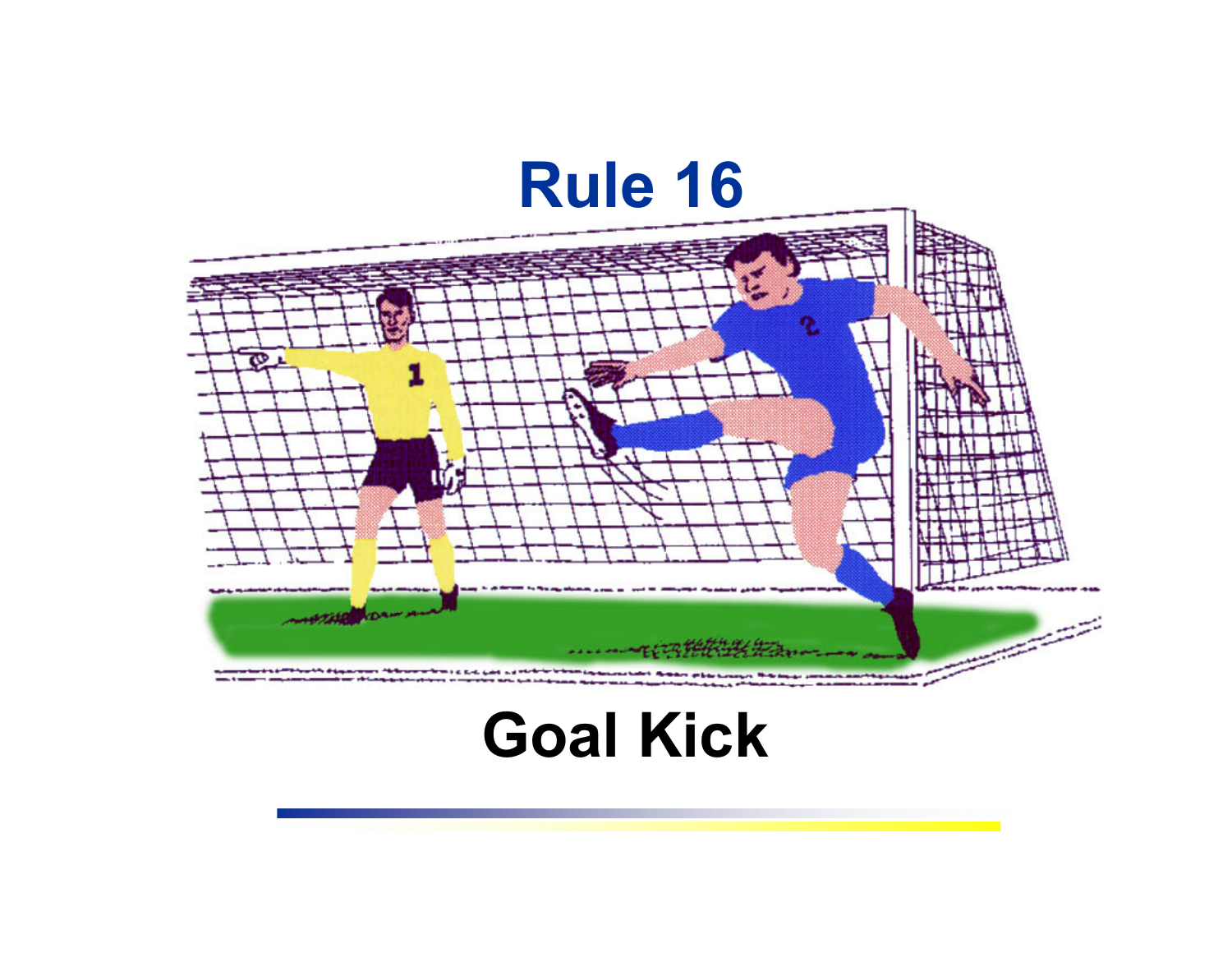#### **5 TOPICS**

- $_Y$  Definition of a goal kick
- ❖ Where kick is taken
- $\mathbf y$  Putting ball into play
- $\mathbf y$  Before the ball is in play
- ❖ Player positioning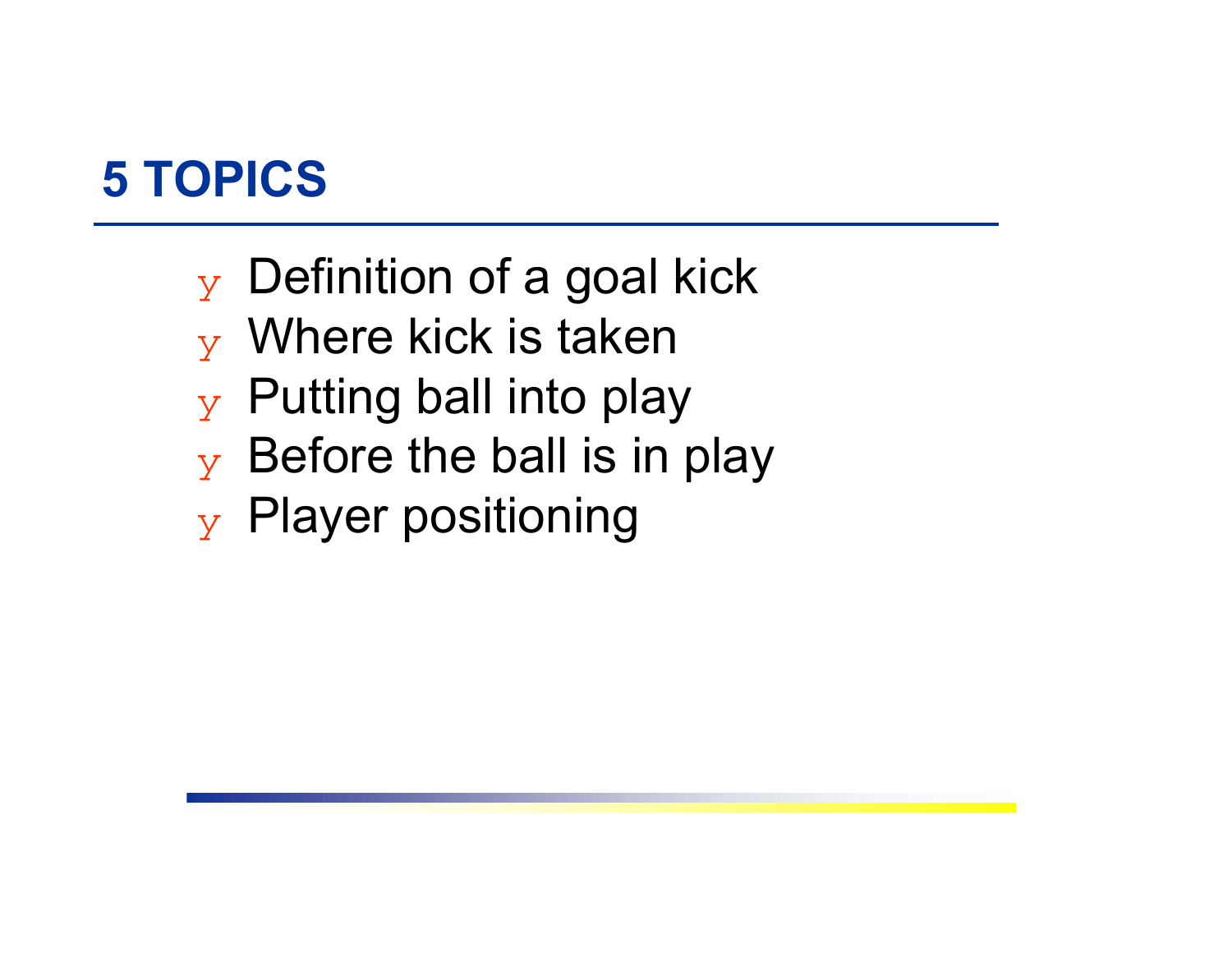# **DEFINITION**



# **A goal kick is awarded when the whole ball has:**

- *A. Crossed the goal line* **in the air or on the ground**
- **B. Was last touched** *by an attacker*
- **C. A goal was not scored**

#### **Note:**

**Anything not standard equipment on the goalposts is considered** *out of play*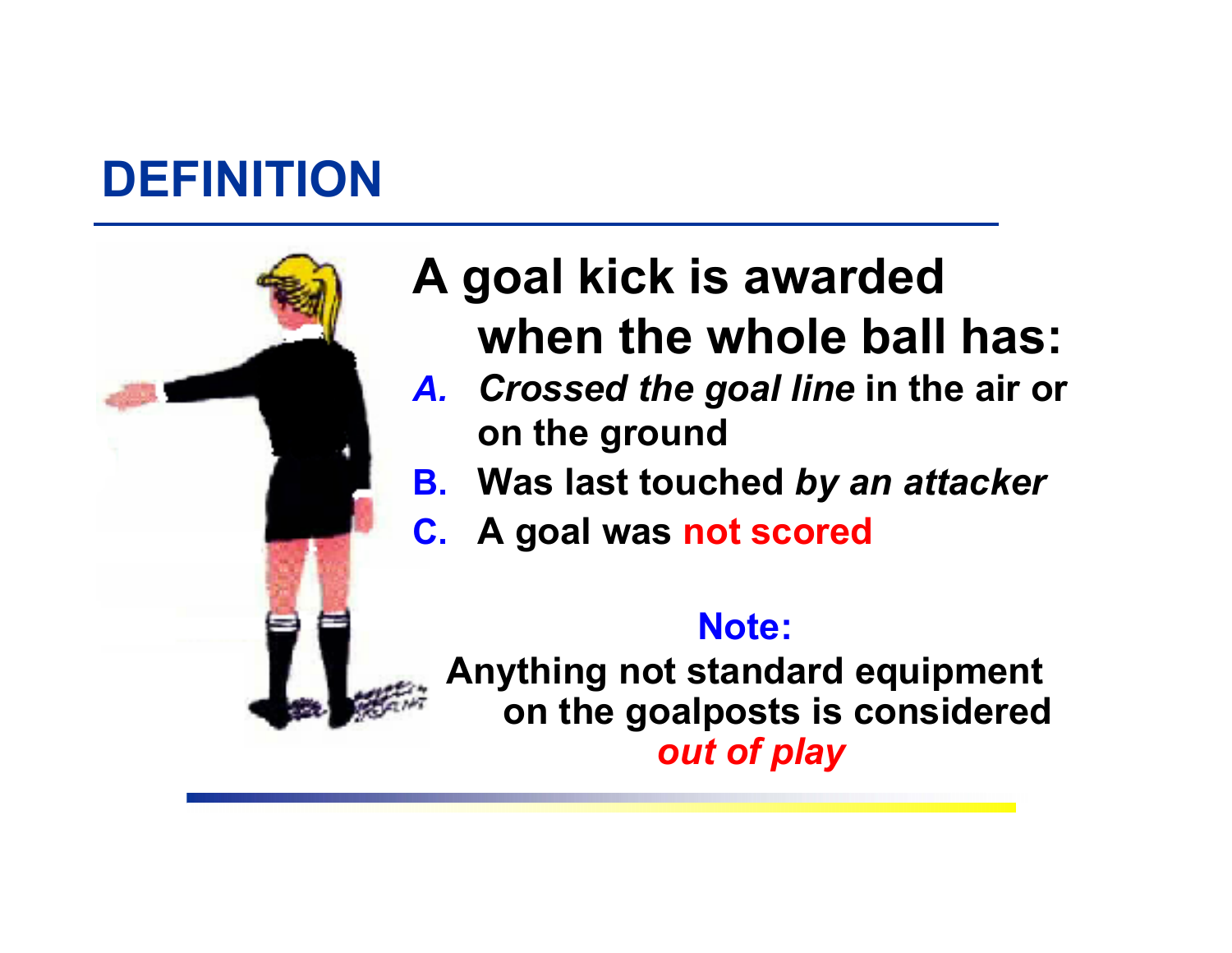

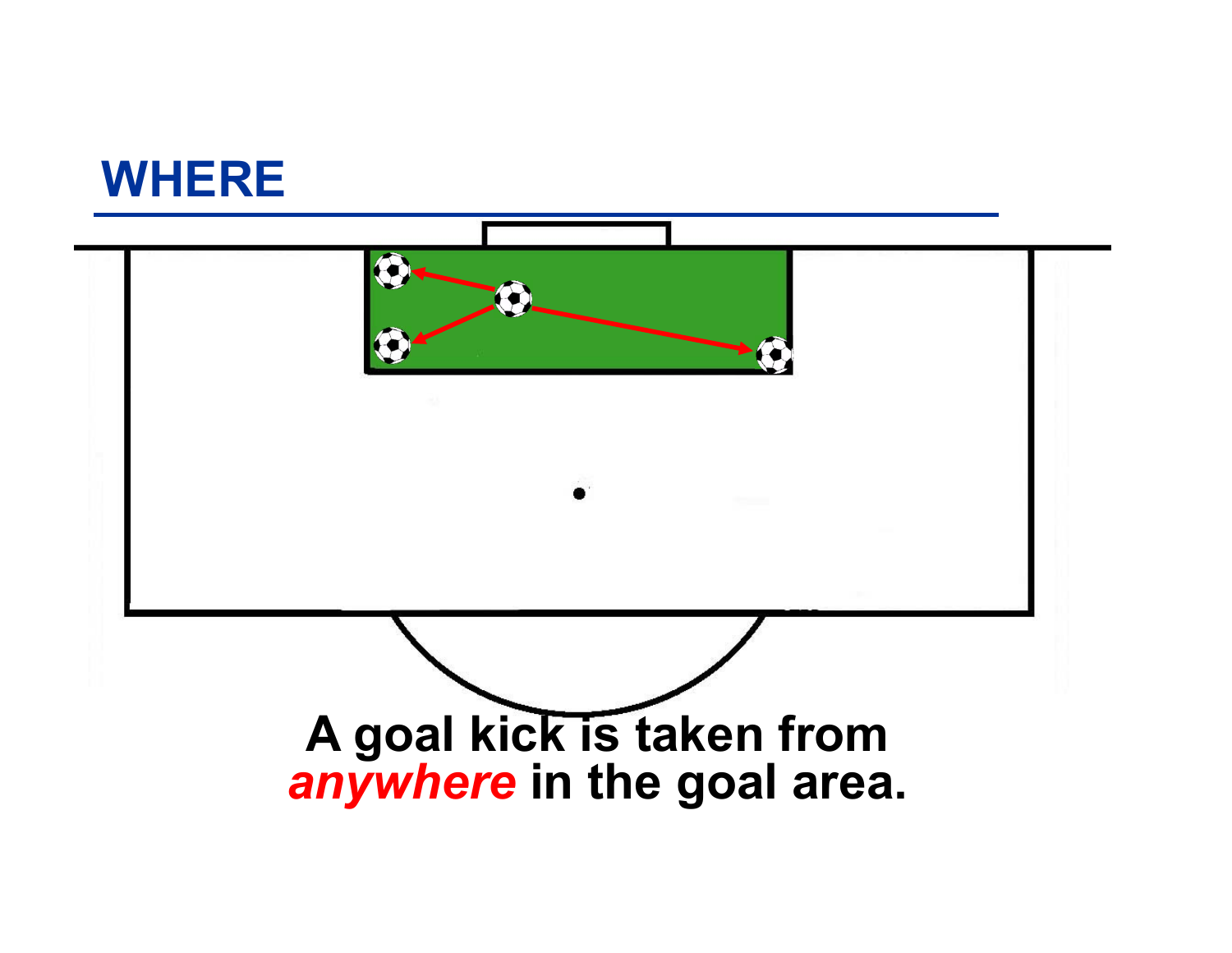### **RESTART**

- $\mathbf y$  Ball is placed in the goal area
- $\mathbf y$  Any defensive player may take kick
- $\mathbf y$  Whole ball must leave the penalty area and go into the field of play on first touch
- $\mathbf y$  If ball touched prior to leaving the penalty area
	- $\mathrm{_{\mathbf{x}}}$  Retake the goal kick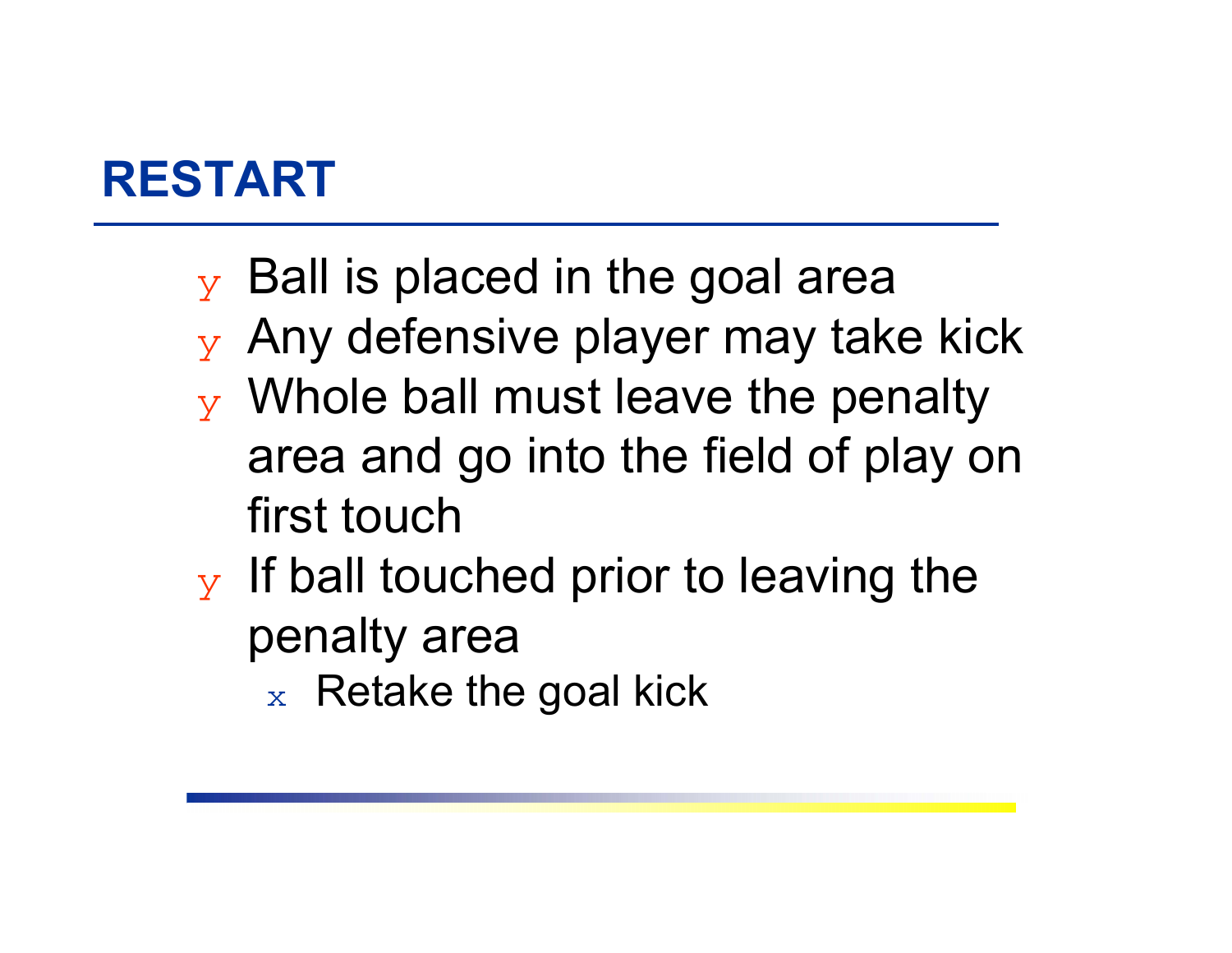### **SPECIAL SITUATIONS**

 $\mathbf y$  If anything happens before the whole ball exits the penalty area and goes into the field of play, the goal kick is retaken

#### **WHY?**

 $\mathbf y$  The ball is not in play yet. Note:

An attacking player is not offside at the taking of a goal kick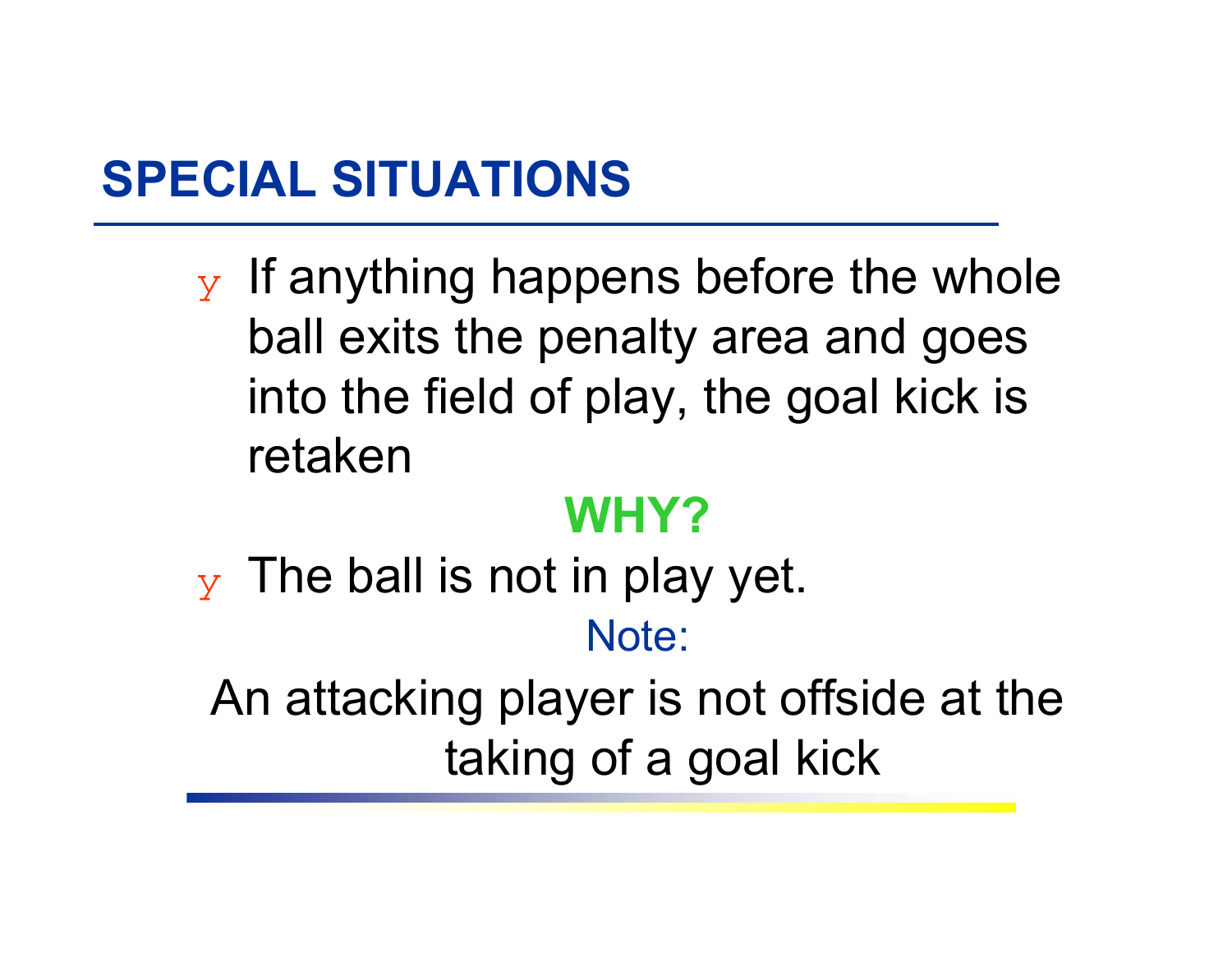#### **POSITIONING ON A GOAL KICK**



#### **All attackers must be and remain outside of penalty area until ball has cleared the penalty area.**